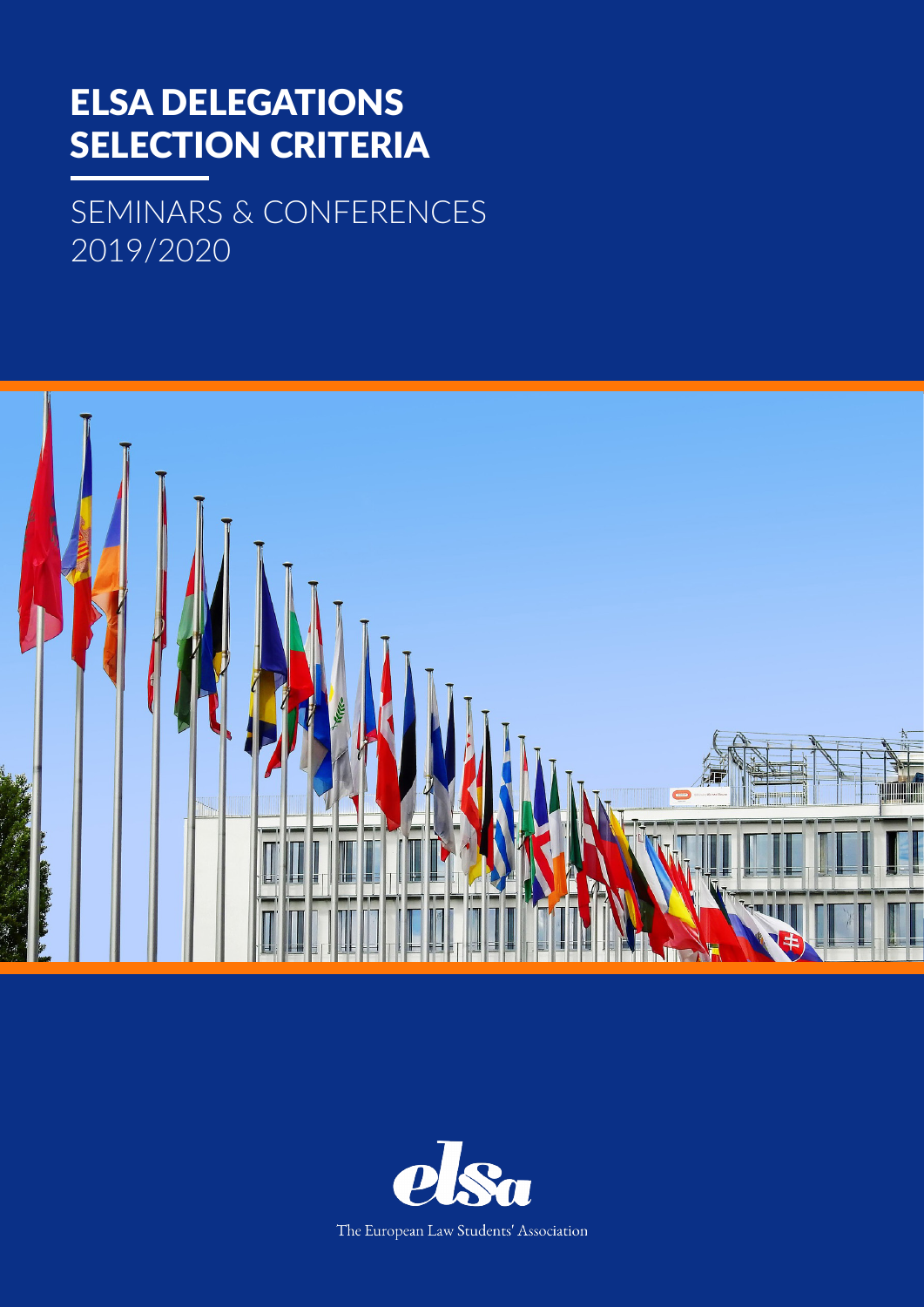## ELSA Delegations Selection Criteria Tool

In order to make the selection process for ELSA Delegations easier to understand for the Network, the ELSA Delegations Team came up with a new ranking system embodying the selection criteria for ELSA Delegations. This new comprehensive system is based on the evaluation of four specific factors and allows to immediately identify the strengths and weaknesses of the applicants.

According to the new selection criteria, a grade shall be granted for each criterion on a scale of 1 to 10, following the grid to be found below. The latter allows ELSA International to evaluate and rank applications for ELSA Delegations in the most effective manner. For each application, ELSA International grants a final grade. Each final grade is constituted by four numbers, one for each respective criterion. The criteria are: *CV, a motivation letter, ELSA knowledge and contribution to ELSA's activities; and appreciation of ELSA International.* It is to be noted that if the application does not meet the formal criteria, namely: *being submitted on time, all the required fields are not filled in, application is not in English*, the application is cancelled prior to any further assessment.

*Example:*

- An applicant with an excellent CV, an outstanding quality of motivation letter, no ELSA Knowledge and a *favourable appreciation of ELSA International could be ranked as follows: 8-9-2-7;*
- An applicant with an excellent CV, a low quality of motivation letter, no ELSA Knowledge and negative *appreciation of ELSA International could be ranked as follows: 8-3-2-3.*
- An applicant with a poor CV, a good motivation letter, an excellent ELSA Knowledge and a positive *appreciation of ELSA International could be ranked as follows: 4-7-9-7.*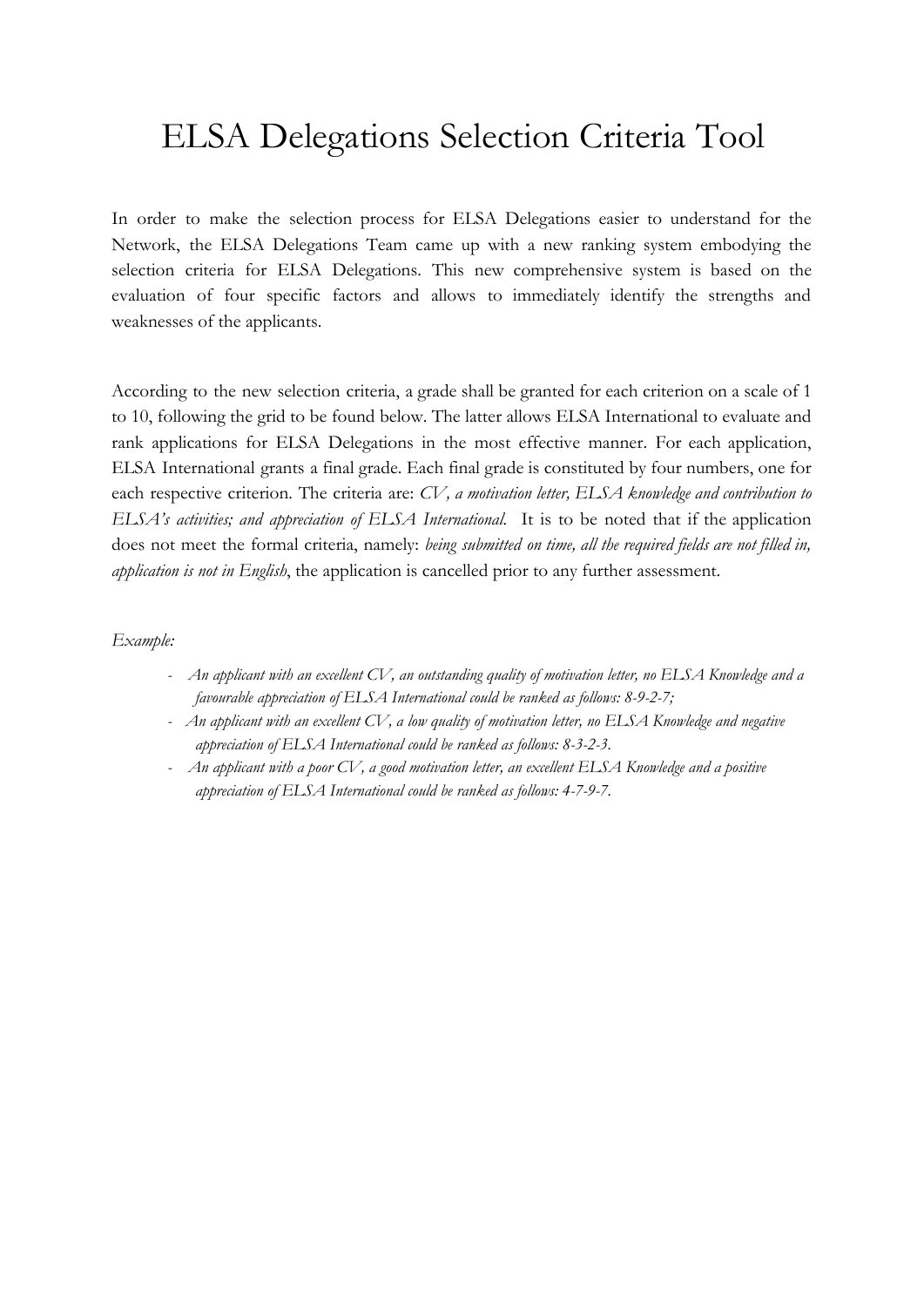|                      | $1-2$                                                                                                                                                                                                                                                                                                                                                                                                             | $3 - 4$                                                                                                                                                                                                                                                                                                                                                                                                                                | $5-6$                                                                                                                                                                                                                                                                                                                                                    | $7 - 8$                                                                                                                                                                                                                                                                                                                                                                  | $9 - 10$                                                                                                                                                                                                                                                                                                                                                                                                                                                                         |
|----------------------|-------------------------------------------------------------------------------------------------------------------------------------------------------------------------------------------------------------------------------------------------------------------------------------------------------------------------------------------------------------------------------------------------------------------|----------------------------------------------------------------------------------------------------------------------------------------------------------------------------------------------------------------------------------------------------------------------------------------------------------------------------------------------------------------------------------------------------------------------------------------|----------------------------------------------------------------------------------------------------------------------------------------------------------------------------------------------------------------------------------------------------------------------------------------------------------------------------------------------------------|--------------------------------------------------------------------------------------------------------------------------------------------------------------------------------------------------------------------------------------------------------------------------------------------------------------------------------------------------------------------------|----------------------------------------------------------------------------------------------------------------------------------------------------------------------------------------------------------------------------------------------------------------------------------------------------------------------------------------------------------------------------------------------------------------------------------------------------------------------------------|
| CV                   | Absence of<br>$CV$ – The<br>applicant did<br>not provide a<br>CV.                                                                                                                                                                                                                                                                                                                                                 | Low level of CV<br>- The applicant<br>enclosed a<br>complete CV, but<br>mentioned<br>experience is<br>lacking of<br>relevant, for a<br>respective ELSA<br>Delegation,<br>educational and<br>professional<br>background.                                                                                                                                                                                                                | Medium level of<br>CV - The applicant<br>attached a complete<br>CV with relevant,<br>for a respective<br>ELSA Delegation,<br>experience; and<br>educational and/or<br>professional<br>background.                                                                                                                                                        | Serious CV-<br>The applicant<br>attached a<br>complete CV and<br>presents<br>high-level<br>educational and<br>professional<br>experience; and<br>extracurricular<br>activities, which<br>however are not<br>necessarily linked<br>to the relevant<br>ELSA Delegation.                                                                                                    | High level of<br>$CV$ – The<br>applicant has<br>attached an<br>outstanding CV,<br>which contains<br>relevant, for a<br>respective ELSA<br>Delegation,<br>educational and<br>professional<br>experience;<br>highlighted<br>extracurricular<br>activities are<br>linked to the<br>relevant ELSA<br>Delegation.                                                                                                                                                                     |
| Motivation<br>letter | Absence of<br>motivation-<br>The motivation<br>letter lacks or<br>presents low<br>interest of the<br>Applicant in<br><b>ELSA</b><br>Delegations<br>and topic of<br>the relevant<br>session; It does<br>not<br>demonstrate<br>how<br>participation in<br>the respective<br><b>ELSA</b><br>Delegation will<br>benefit the<br>Applicant<br>academically or<br>professionally;<br>It does not<br>exceed 200<br>words. | Low level of<br>motivation-<br>The motivation<br>letter presentes<br>the Applicant's<br>interest in ELSA<br>Delegations, but<br>lacks a precise<br>interest of the<br>Applicant in the<br>topic of the<br>relevant session;<br>It lowly<br>demonstrates<br>how participation<br>in the respective<br><b>ELSA</b> Delegation<br>will benefit the<br>Applicant<br>academically or<br>professionally; It<br>does not exceed<br>300 words. | Medium<br>motivation-<br>The motivation<br>letter presentes the<br>Applicant's interest<br>in ELSA<br>Delegations and the<br>topic of the relevant<br>session; It averagely<br>demonstrates how<br>participation in the<br>respective ELSA<br>Delegation will<br>benefit the<br>Applicant<br>academically or<br>professionally; It<br>exceeds 300 words. | <b>Serious</b><br>motivation-<br>The motivation<br>letter presentes<br>the Applicant's<br>interest in ELSA<br>Delegations and<br>the topic of the<br>relevant session;<br>It demonstrates<br>well how<br>participation in<br>the respective<br><b>ELSA</b> Delegation<br>will benefit the<br>Applicant<br>academically or<br>professionally; It<br>exceeds 300<br>words. | <b>High level</b><br>motivation-<br>The motivation<br>letter<br>demonstrates a<br>serious<br>motivation of the<br>Applicant, backed<br>by knowledge<br>and relevant<br>curriculum,<br>possibly<br>professional<br>experience in the<br>relevant field.<br>The motivation<br>letter highly<br>demonstrates<br>how participation<br>in the respective<br><b>ELSA</b> Delegation<br>will benefit the<br>Applicant<br>academically or<br>professionally; It<br>exceeds 300<br>words. |